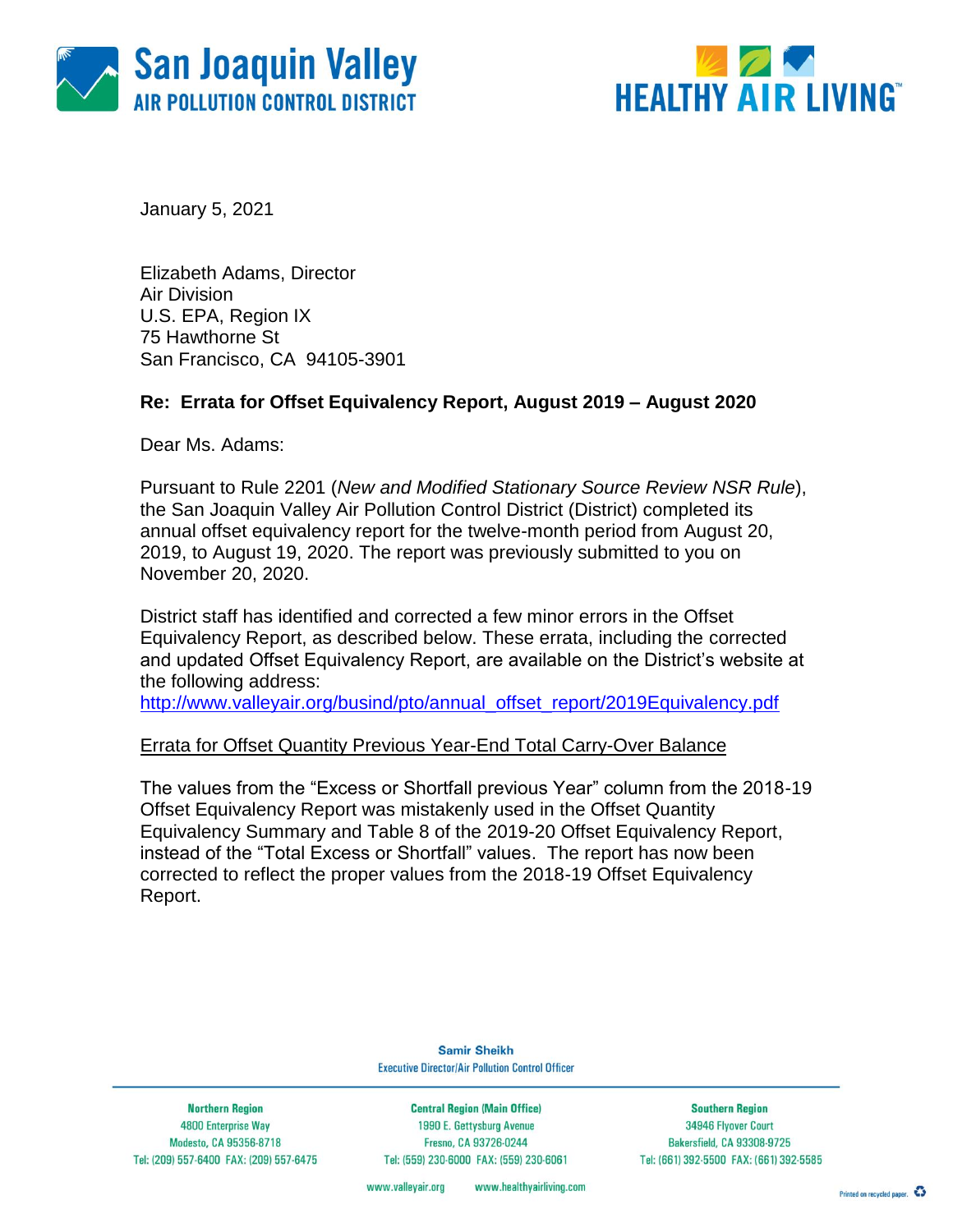Original: Offset Quantity Equivalency Summary

# **San Joaquin Valley APCD**

Annual Offset Equivalency Report

| <b>Offset Quantity Equivalency</b> |  |
|------------------------------------|--|
|                                    |  |

Summary for 08/20/2019 through 08/19/2020

| Pollutant             | Number of<br>New Major<br>Sources | Number of<br>Federal<br>Major Mods | <b>Offsets</b><br>Required<br>under<br>Federal<br><b>NSR</b> | <b>Offsets</b><br>Required<br>under<br>District NSR Shortfall | Current Year Total Carry-<br>Excess or | Previous<br>Year-End<br>or Shortfall | Year-to-Year Year-End<br>Adjustment<br>over Excess to Carry-over over Excess<br>Balance | <b>Total Carry-</b><br>or Shortfall |
|-----------------------|-----------------------------------|------------------------------------|--------------------------------------------------------------|---------------------------------------------------------------|----------------------------------------|--------------------------------------|-----------------------------------------------------------------------------------------|-------------------------------------|
| <b>NO<sub>x</sub></b> | 0                                 |                                    | 18.8                                                         | 26.8                                                          | 8.0                                    | 4.319.9                              | (3,968.8)                                                                               | 359.1                               |
| <b>VOC</b>            | 0                                 | 12                                 | 50.0                                                         | 35.0                                                          | (15.0)                                 | 733.4                                | (2,820.6)                                                                               | (2, 102.2)                          |
| <b>PM10</b>           |                                   | 0                                  | 0.0                                                          | 15.1                                                          | 15.1                                   | 837.5                                | (529.7)                                                                                 | 322.9                               |
| PM2.5                 | 0                                 | 0                                  | 0.0                                                          | 0.0                                                           | 0.0                                    | 377.7                                | (185.4)                                                                                 | 192.3                               |
| <b>ICO</b>            |                                   | 0                                  | 0.0                                                          | 0.0                                                           | 0.0                                    | 198.1                                | 0.0                                                                                     | 198.1                               |
| SOx                   |                                   | 0                                  | 0.0                                                          | 8.5                                                           | 8.5                                    | 2,863.6                              | (1,696.1)                                                                               | 1,176.0                             |

*Notes:*

 *- All values are in tons per year*

Corrected: Offset Quantity Equivalency Summary

## San Joaquin Valley APCD

DRAFT Annual Offset Equivalency Report

Offset Quantity Equivalency

#### Summary for 08/20/2019 through 08/19/2020

|             |           |                   |                |                |                               | Previous  |                    |            |
|-------------|-----------|-------------------|----------------|----------------|-------------------------------|-----------|--------------------|------------|
|             |           |                   | <b>Offsets</b> |                |                               | Year-End  |                    | Year-End   |
|             |           |                   | Required       | <b>Offsets</b> |                               | Total     | Year-to-Year Total |            |
|             | Number of | Number of         | under          | Required       | <b>Current Year Carryover</b> |           | Adjustment         | Carryover  |
|             | New Major | Federal           | Federal        | under          | Excess or                     | Excess or | to Carryover       | Excess or  |
| Pollutant   | Sources   | <b>Major Mods</b> | <b>NSR</b>     | District NSR   | Shortfall                     | Shortfall | <b>Balance</b>     | Shortfall  |
| <b>NOx</b>  | 0         |                   | 18.8           | 26.8           | 8.0                           | 4,313.9   | (3,968.8)          | 353.1      |
| <b>VOC</b>  | 0         | $12 \overline{ }$ | 50.0           | 35.0           | (15.0)                        | 707.2     | (2,820.6)          | (2, 128.4) |
| <b>PM10</b> | 0         | 0                 | 0.0            | 15.1           | 15.1                          | 840.7     | (529.7)            | 326.1      |
| PM2.5       | 0         | 0                 | 0.0            | 0.0            | 0.0                           | 377.7     | (185.4)            | 192.3      |
| CO          |           | 0                 | 0.0            | 0.0            | 0.0                           | 198.1     | 0.0                | 198.1      |
| SOx         |           |                   | $0.0\,$        | 8.5            | 8.5                           | 2,911.1   | (1,696.1)          | 1,223.5    |

*Notes:*

 *- All values are in tons per year*